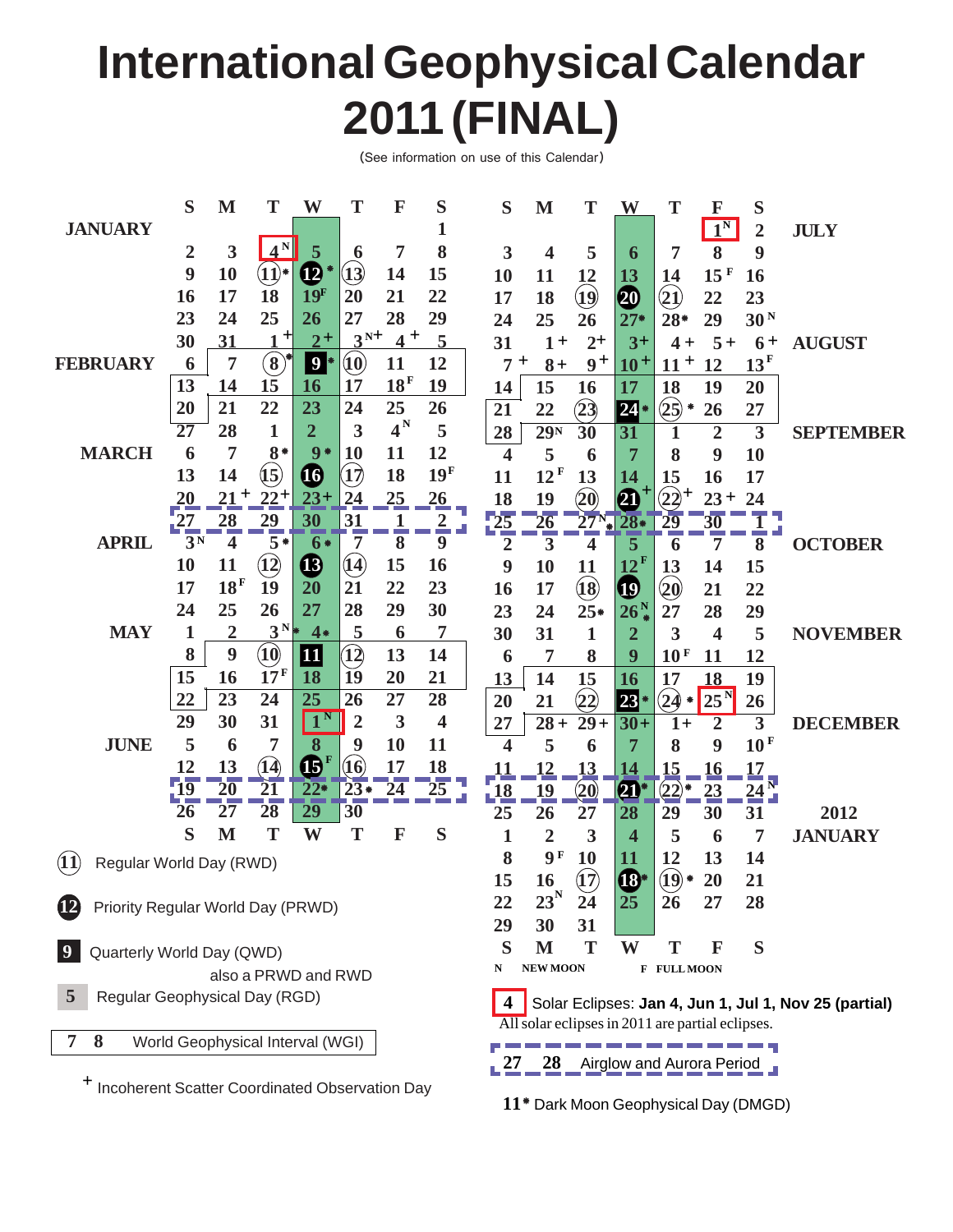## NOTES on other dates and programs of interest:

1. Days with significant meteor shower activity (based on UT in year 2011) — regular meteor showers: Jan 1-6; Apr 16-25; Apr 19-May 28; May 22-Jul 2; May 20-Jul 5; Jun 5-Jul 17; Jul 8-Aug 19; Jul 17-Aug 24; Sep 26-Oct 3; Oct 2-Nov 7; Oct 31-Nov 23; Nov 27-Dec 18; Dec 17-26. These can be studied for their own geophysical effects or may be "geophysical noise" to other experiments. (pjenniskens@mail.arc.nasa.gov)

- 2. GAW (Global Atmosphere Watch) -- early warning system for changes in greenhouse gases, ozone layer, and long range transport of pollutants -- http://www.wmo.ch/web/arep/gaw/gaw\_home.html. (See Explanations.)
- 3. CAWSES (Climate and Weather of the Sun-Earth System) -- SCOSTEP Program 2004-2008+. Theme areas: Solar Influence on Climate; Space Weather: Science and Applications; Atmospheric Coupling Processes; Space Climatology; and Capacity Building and Education. http://www.bu.edu/cawses (See Explanations.) (S. Avery –susan.avery@colorado.edu)
- 4. ILWS (International Living With a Star) Program International effort to stimulate, strengthen, and coordinate space research to understand the governing processes of the connected Sun-Earth System as an integrated entity. See http://ilwsonline.org/.
- 5. + Incoherent Scatter Coordinated Observations Days (see Explanations) starting at 1300 UT on the first day of the intervals indicated, and ending at 2000 UT on the last day of the intervals (minimum 31 hours observations): Feb 1-4 Synoptic; Mar 21-23 Meteors; Aug 1-11 Planetary Waves; Sep 21-23 Meteors; Nov 28-Dec 1 Synoptic.

See http://e7.eiscat.se/Members/ingemar/skedule/WD2011.htm/view?searchterm=WD2011

where Meteors = Global measurements of the meteor input function (Asta Pellinen-Wannberg – asta.pellinen-wannberg@irf.se);

**Planetary Waves** = Investigation of planetary-scale waves in the ionosphere (Scott England --england@ssl.berkeley.edu); **Synoptic** = Synoptic experiments emphasize wide coverage of F-region (Jan Sojka – sojka@cc.usu.edu and

Ingemar Haggstrom -- ingemar@eiscat.se)

 **AO** = Arecibo Obs (http://www.naic.edu/~isradar/is/ishome.html) Incoherent Scatter Radar (ISR);

**JRO** = Jicamarca Radio Obs (**http://jro.igp.gob.pe/english/radar/operation/real-time\_en.php**);

FINAL EDITION, April 2011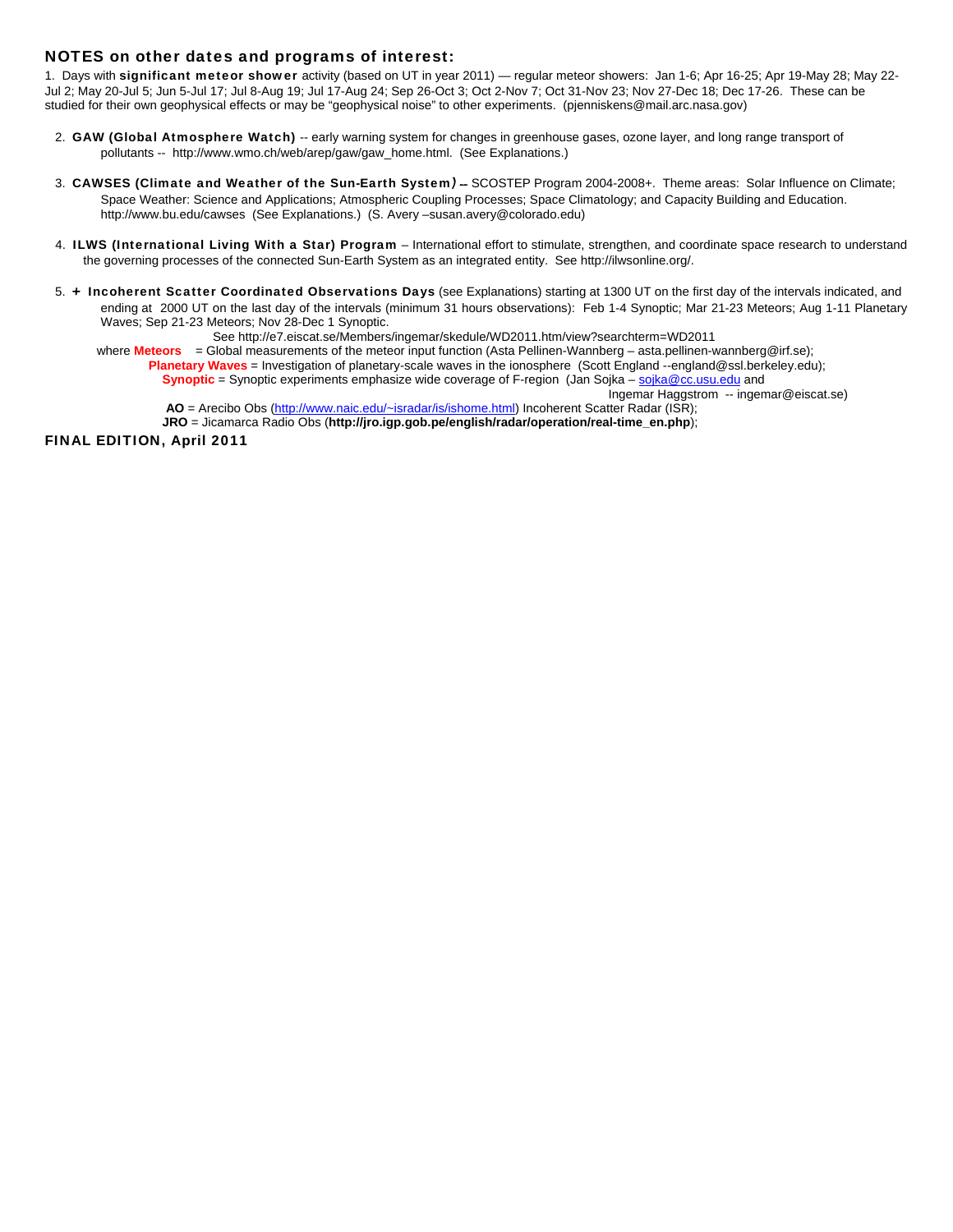# **EXPLANATIONS**

 This Calendar continues the series begun for the IGY years 1957-58, and is issued annually to recommend dates for solar and geophysical observations which cannot be carried out continuously. Thus, the amount of observational data in existence tends to be larger on Calendar days. The recommendations on data reduction

and especially the flow of data to **the ICSU World Data System (WDS)** in many instances emphasize Calendar days. The Calendar is prepared by the **International Space Environment Service (ISES)**

with the advice of spokesmen for the various scientific disciplines.

#### The **Solar Eclipses** are:

2011 has no full or annular eclipses; it does have four partial eclipses.

**a.) 4 January 2011, partial solar eclipse,** throughout Europe, northern Africa, east to India; max 86% in Scandinavia; near 75% in London, near 73% Paris, 58% Madrid, 55% Cairo, 10% in Karachi.

**b.) 1 June 2011, partial solar eclipse,** throughout N. Alaska, N. Canada, Greenland; max 60% N. Siberia near Finland; 46% Reykjavik, 40% Greenland; 25% Prince Edward Island, 12% St Johns, 9% St. Pierre et Miquelon; just NW of Halifax and Fredricton, 3% at Fairbanks, Alaska. **c.) 1 July 2011, partial solar eclipse,** visible only in the ocean off Antarctica.

**d.) 25 November 2011, partial solar eclipse,** in Antarctica, New Zealand, barely Cape Town, South Africa; max 90% in ocean near Antarctica south of S. America; 24% at Nelson (N.Z.), 28% Christchurch; 30% Invercargill, 6% Hobart (Tasmania), 10% Cape Town (South Africa).

Information from Jay M. Pasachoff, Williams College (Williamstown, MA), Chair, International Astronomical Union's WG on Eclipses (http://www.eclipses.info), based on work by Fred Espenak, NASA GSFC and provided as a Google Map by Xavier Jubier.

 **Meteor Showers** (selected by P. Jenniskens, SETI Institute, Mountain View, CA, pjenniskens@mail.arc.nasa.gov) include important visual showers and also unusual showers observable mainly by radio and radar techniques. The dates are given in Note 1 under the Calendar. See extended text for more details.

#### **Definitions:**

|                                                                 | Time                         | $=$ Universal Time (UT):      |  |  |  |  |
|-----------------------------------------------------------------|------------------------------|-------------------------------|--|--|--|--|
| Regular Geophysical Days (RGD)                                  |                              | = each Wednesday;             |  |  |  |  |
| Regular World Days (RWD)                                        |                              | = Tuesday, Wednesday and      |  |  |  |  |
|                                                                 |                              | Thursday near the middle of   |  |  |  |  |
|                                                                 |                              | the month (see calendar);     |  |  |  |  |
| Priority Regular World Days (PRWD)                              |                              | $=$ the Wednesday RWD;        |  |  |  |  |
| Quarterly World Days (QWD)                                      |                              | $=$ PRWD in the WGI:          |  |  |  |  |
| World Geophysical Intervals (WGI)                               | $= 14$ consecutive days each |                               |  |  |  |  |
|                                                                 |                              | season (see calendar);        |  |  |  |  |
| <b>ALERTS</b>                                                   |                              | = occurrence of unusual solar |  |  |  |  |
|                                                                 |                              | or geophysical conditions,    |  |  |  |  |
|                                                                 |                              | broadcast once daily soon     |  |  |  |  |
|                                                                 |                              | after 0400 UT:                |  |  |  |  |
| <b>STRATWARM</b>                                                |                              | = stratospheric warmings;     |  |  |  |  |
| Retrospective World Intervals (RWI)                             |                              | $=$ MONSEE study intervals    |  |  |  |  |
| For more detailed explanations of the definitions, please visit |                              |                               |  |  |  |  |

ftp://ftp.ngdc.noaa.gov/STP/SOLAR\_DATA/IGC\_CALENDAR/ *or*

*http://www.ises-spaceweather.org/.*

**Priority recommended programs for measurements not made continuously** (in addition to unusual **ALERT** periods):

**Aurora and Airglow** — Observation periods are New Moon periods, especially the 7 day intervals on the calendar;

**Atmospheric Electricity** — Observation periods are the **RGD** each Wednesday, beginning on 5 January 2011 at 0000 UT, 12 January at 0600 UT, 19 January at 1200 UT, 26 January at 1800 UT, etc. Minimum program is **PRWDs**.

**Geomagnetic Phenomena** — At the minimum, need observation periods and data reduction on **RWDs** and during **MAGSTORM Alerts.**

**Ionospheric Phenomena** — Quarter-hourly ionograms; more frequently on **RWDs,** particularly at high latitude sites; f-plots on **RWDs;** hourly ionogram scaled parameters to **WDCs** on **QWDs**; continuous observations for solar eclipse in the eclipse zone. See **Airglow and Aurora.**

**Incoherent Scatter —** Observations on Incoherent Scatter Coordinated Days; also intensive series on **WGIs** or **Airglow and Aurora** periods.

**Special programs:** Dr. Ingemar Haggstrom, EISCAT, Box 812, SE-98128 Kiruna, Sweden; tel: +46 98079155; Fax: +46 98079159; email ingemar@eiscat.se. URSI Working Group G.5. See

http://e7.eiscat.se/Members/ingemar/skedule/WD2011.htm/ view?searchterm=WD2011

**Ionospheric Drifts** — During weeks with **RWDs.**

**Traveling Ionosphere Disturbances** — special periods, probably **PRWD** or **RWDs**.

**Ionospheric Absorption** — Half-hourly on **RWDs**; continuous on solar eclipse days for stations in eclipse zone and conjugate area. Daily measurements during Absorption Winter Anomaly at temperate latitude stations (Oct-Mar Northern Hemisphere; Apr-Sep Southern Hemisphere).

**Backscatter and Forward Scatter** — **RWDs** at least. **Mesospheric D region electron densities** — **RGD** around noon. **ELF Noise Measurements of earth-ionosphere cavity resonances — WGIs.**

**All Programs** — Appropriate intensive observations during unusual meteor activity.

**Meteorology** — Especially on **RGDs**. On **WGIs** and **STRAT-WARM** Alert Intervals, please monitor on Mondays and Fridays as well as Wednesdays.

**GAW (Global Atmosphere Watch)** -- WMO program to integrate monitoring of atmospheric composition. Early warning system of changes in atmospheric concentrations of greenhouse gases, ozone, and pollutants (acid rain and dust particles). WMO, 41 avenue Giuseppe-Motta, P.O. Box 2300, 1211 Geneva 2, **Switzerland** 

### **Solar Phenomena** — Solar eclipse days, **RWDs,** and during **PROTON/FLARE ALERTS.**

**CAWSES (Climate and Weather of the Sun-Earth System)** -- SCOSTEP Program 2004-2008+. Focus on fully utilizing past, present, and future data; and improving space weather forecasting, the design of spaceand Earth-based technological systems, and understanding the solar-terrestrial influences on Global Change. Contact is Susan Avery (susan.avery@colorado.edu), Chair of CAWSES Science Steering Group. Program "theme" areas: Solar Influence on Climate; Space Weather: Science and Applications; Atmospheric Coupling Processes; Space Climatology; and Capacity Building and Education. See http://www.bu.edu/cawses/.

**ILWS (International Living With a Star)** – International effort to stimulate, strengthen, and coordinate space research to understand the governing processes of the connected Sun-Earth System as an integrated entity. Contact M. Gukathakurta at madhulika.guhathakurta@nasa.gov or info@ilwsonline.org -- http://ilwsonline.org/.

**Space Research, Interplanetary Phenomena, Cosmic Rays, Aeronomy — QWDs, RWD, Airglow and Aurora** periods.